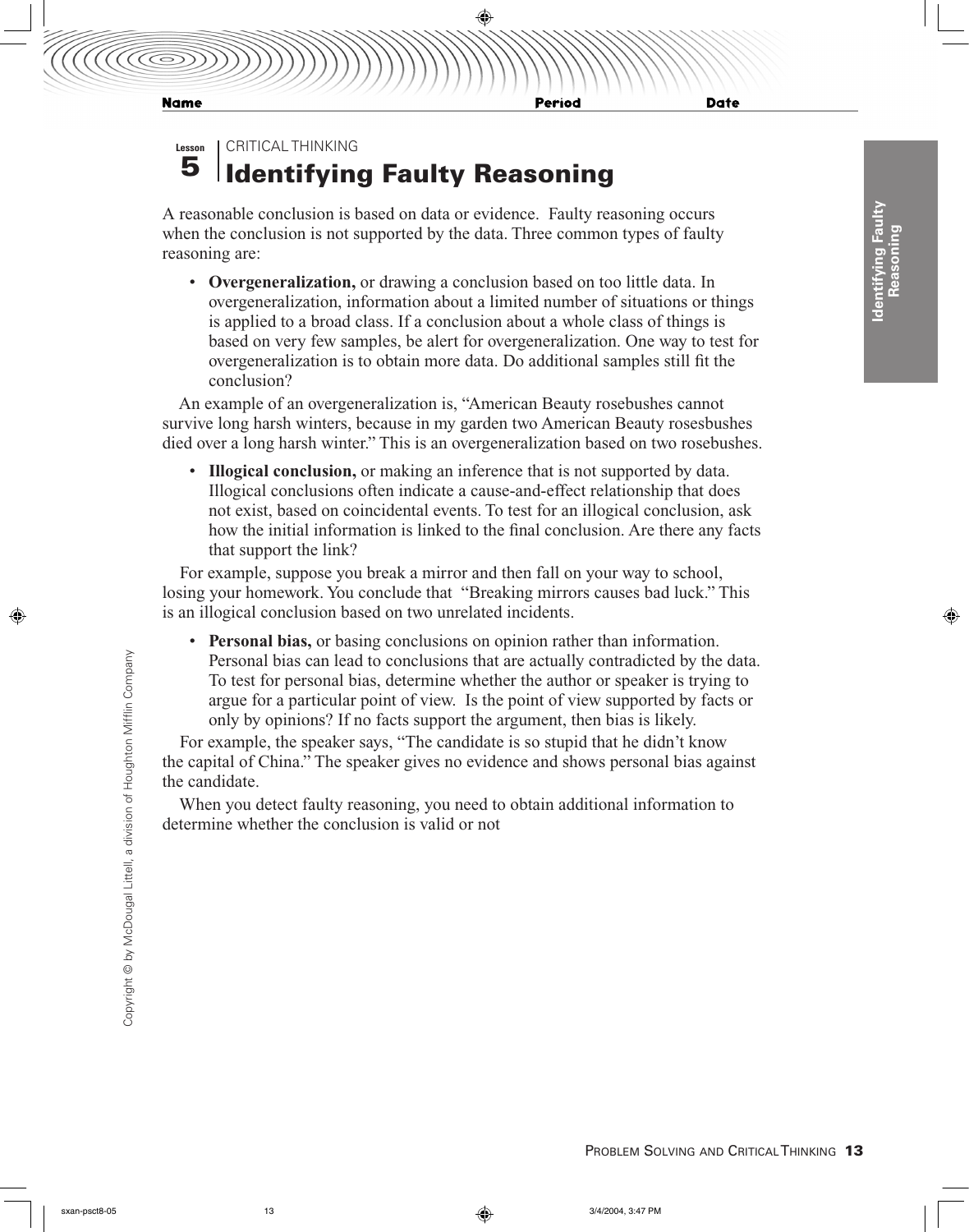| Name                                                                                                                                                                                                                                                                                                          | Period | <b>Date</b> |  |
|---------------------------------------------------------------------------------------------------------------------------------------------------------------------------------------------------------------------------------------------------------------------------------------------------------------|--------|-------------|--|
| PRACTICE IDENTIFYING FAULTY REASONING                                                                                                                                                                                                                                                                         |        |             |  |
| In each of the examples below, determine whether the reasoning is sound. If the<br>conclusions are not supported by facts, determine what type of faulty reasoning led<br>to the conclusion. Then correct the conclusion or state how you would obtain facts to<br>determine whether the conclusion is valid. |        |             |  |
| Vou walk through a heavily overgrown field on your way to a wooded                                                                                                                                                                                                                                            |        |             |  |

You walk through a heavily overgrown field on your way to a wooded area. The weeds and grasses are about a foot high. The next day you develop an itchy skin rash on your face. You conclude that the rash developed because you cut through the heavily overgrown area. You will not go into the woods again.

- 1. Is this concern based on sound reasoning? If not, what type of faulty reasoning is used? Explain your answer.
- 2. What more do you need to know before forming a conclusion? List three questions you would need to answer.

An experiment is conducted to determine what physical properties identify a metal. One part of the experiment tested the melting point of a substance. An iron nail, a copper penny, and a piece of lead pipe were heated in an oven at 250°C. None of the metals showed any change. The conclusion, based on the experimental data, is that all metals have a melting point above  $250^{\circ}$ C

- 3. Is this conclusion based on sound reasoning? If not, what type of faulty reasoning is used? Explain your answer.
- 4. How could you obtain more information to determine whether all metals have a melting point above 250°C ?